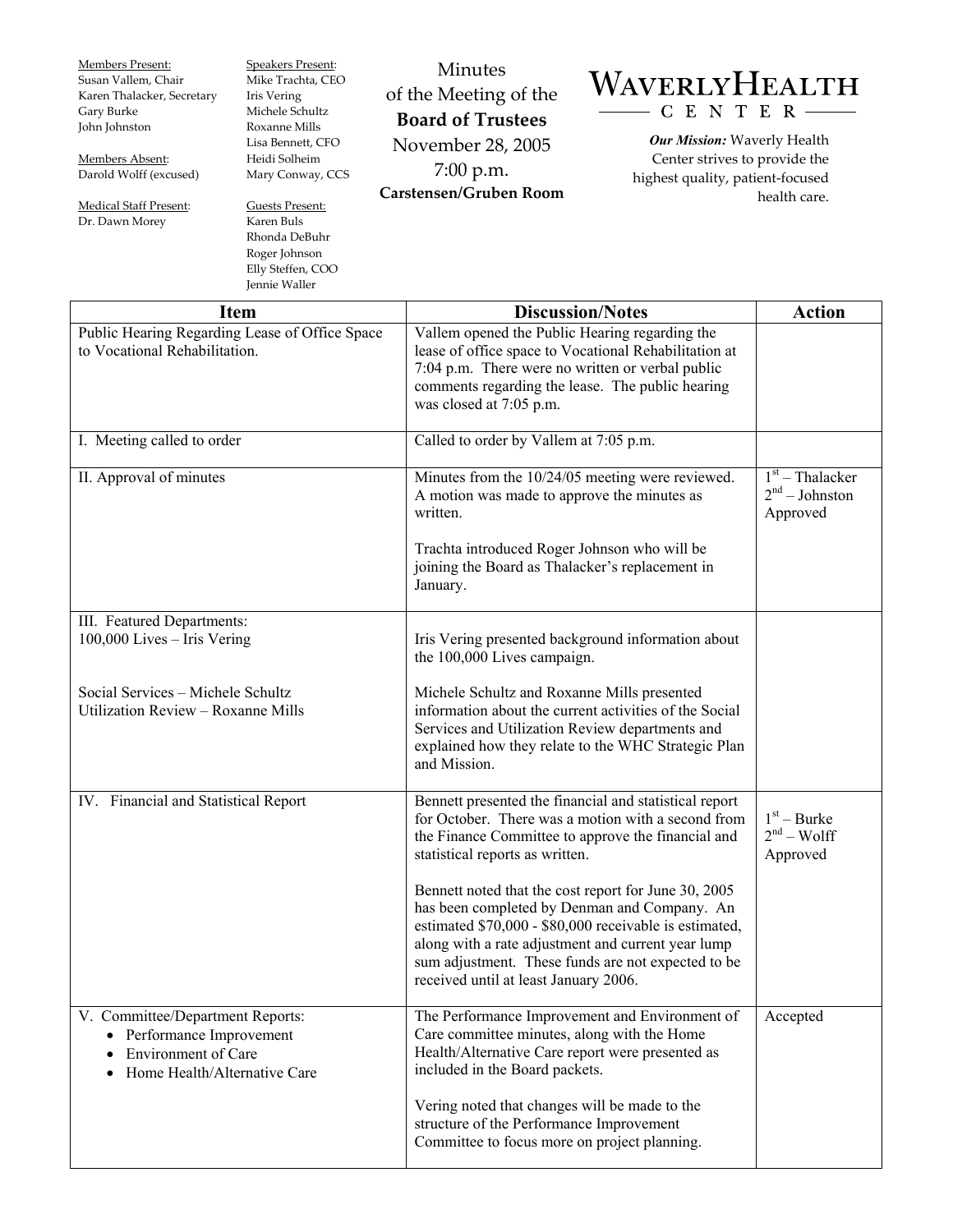| VI. C.E.O.'s Report                                                                                                                                                                                                                                                                                                                                                                                                                                                                                                                                                                                                                                                                                                                                                               | Trachta presented the lease for office space to<br>Vocational Rehabilitation. A motion was made to<br>approve the lease as presented.<br>Trachta announced that Dr. Roger Skierka has<br>submitted his resignation to Covenant Health<br>Systems.<br>Trachta reported that the Joint Meeting of the Board<br>and Medical Staff in December will include a<br>Planetree presentation by Laura Gilpin and Dr.<br>David Spalding.<br>Solheim presented information about the Family<br>Nest program and requested financial support from<br>the hospital. A motion was made to approve six<br>months of funding for the program at \$500.00 per<br>month. Other funding sources will be explored and<br>the Board will reevaluate in six months. | $1st - Burke$<br>$2nd$ – Thalacker<br>Approved<br>$1st$ – Thalacker<br>$2nd - Johnston$<br>Approved |
|-----------------------------------------------------------------------------------------------------------------------------------------------------------------------------------------------------------------------------------------------------------------------------------------------------------------------------------------------------------------------------------------------------------------------------------------------------------------------------------------------------------------------------------------------------------------------------------------------------------------------------------------------------------------------------------------------------------------------------------------------------------------------------------|-----------------------------------------------------------------------------------------------------------------------------------------------------------------------------------------------------------------------------------------------------------------------------------------------------------------------------------------------------------------------------------------------------------------------------------------------------------------------------------------------------------------------------------------------------------------------------------------------------------------------------------------------------------------------------------------------------------------------------------------------|-----------------------------------------------------------------------------------------------------|
| VII. Medical Staff Report                                                                                                                                                                                                                                                                                                                                                                                                                                                                                                                                                                                                                                                                                                                                                         | No report.                                                                                                                                                                                                                                                                                                                                                                                                                                                                                                                                                                                                                                                                                                                                    |                                                                                                     |
| VIII. Old Business                                                                                                                                                                                                                                                                                                                                                                                                                                                                                                                                                                                                                                                                                                                                                                | Solheim gave an update on what has been done to<br>increase awareness of the Nurse Practitioner's role<br>and scope of practice in the hospital.                                                                                                                                                                                                                                                                                                                                                                                                                                                                                                                                                                                              |                                                                                                     |
| IX. New Business<br>• Appointments to the Medical Staff:<br>Diane Lansink, ARNP<br>Nicholas Goetsch, D.O.<br>٠<br>Bushra Sulieman, M.D.<br>Change of Privileges Privileges:<br>Annette Geary, ARNP<br>Reappointments to Medical Staff:<br>E. Anthony Otoadese, M.D.<br>Kory Kazarian, M.D.<br>٠                                                                                                                                                                                                                                                                                                                                                                                                                                                                                   | Conway presented the appointments to the Medical<br>Staff, change of privileges and reappointment to the<br>Medical Staff as listed at left. The files have been<br>reviewed by the Executive Committee of the Medical<br>Staff. The Executive Committee recommends<br>approval. A motion was made to approve each of the<br>items as recommended and individually considered.                                                                                                                                                                                                                                                                                                                                                                | $1st$ – Thalacker<br>$2nd - Burke$<br>Approved                                                      |
| New/Revised Policies:<br>٠<br>Post Anesthesia Care Unit (PACU)<br>٠<br>Admission Through Discharge -<br><b>Surgery Complex</b><br>Mission and Scope of Service -<br>٠<br>Cardiac Rehab<br>Medical Advisor Roles and<br>٠<br>Responsibilities - Cardiac Rehab<br>Staffing - Cardiac Rehab<br>٠<br>Case Management - Cardiac Rehab<br>٠<br>Entrance Criteria for Phase II Cardiac<br>٠<br>Rehab - Cardiac Rehab<br>Privacy Guidelines - Cardiac Rehab<br>٠<br>Facilities & Equipment - Cardiac<br>٠<br>Rehab<br>Change of Patient Status/Medical<br>٠<br>Emergency - Cardiac Rehab<br>Emergency Equipment & Supplies -<br>٠<br>Cardiac Rehab<br>Exercise Modalities - Cardiac Rehab<br>٠<br>Psychosocial Assessment - Cardiac<br>٠<br>Rehab<br>Medical Documentation - Cardiac<br>٠ | Trachta presented the new/revised policies as listed<br>at left, and included in the Board packets. A motion<br>was made to approve the policies as written and<br>individually considered.                                                                                                                                                                                                                                                                                                                                                                                                                                                                                                                                                   | $1st$ – Thalacker<br>$2nd - Burke$<br>Approved                                                      |